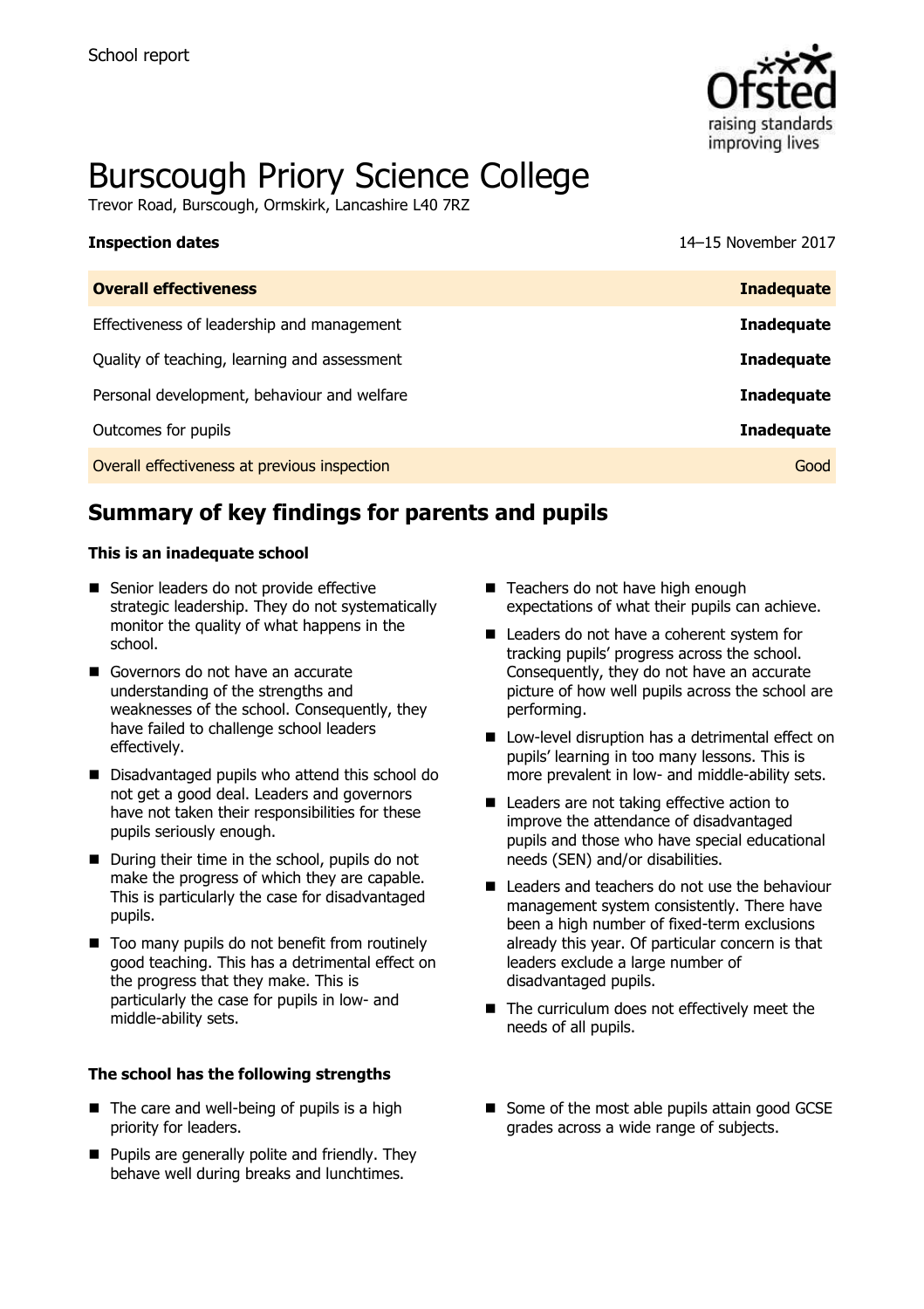

# **Full report**

In accordance with section 44(1) of the Education Act 2005, Her Majesty's Chief Inspector is of the opinion that this school requires special measures because it is failing to give its pupils an acceptable standard of education and the persons responsible for leading, managing or governing the school are not demonstrating the capacity to secure the necessary improvement in the school.

### **What does the school need to do to improve further?**

- Ensure that senior leaders provide effective strategic leadership across all areas of the school by:
	- modelling good practice for the rest of the staff
	- developing systematic quality assurance procedures
	- evaluating the impact of their actions
	- developing a system, that is understood by all, to track pupils' progress effectively
	- swiftly acting upon the recommendations outlined in the recent review of the school's use of the pupil premium funding
	- redesigning the curriculum to ensure that it meets the needs of all pupils and enables them to make the best possible progress
	- having clear systems and protocols across all areas of the school that all staff apply consistently.
- Improve the quality of teaching and learning by making sure that all teachers:
	- have high expectations of what their pupils can achieve
	- provide the right level of challenge for their pupils, including those in middle- and low-ability sets
	- use questioning effectively to probe and develop pupils' understanding
	- use assessment information to plan learning that enables pupils to make the best possible progress.
- Improve outcomes for pupils by ensuring that, in all subjects, pupils, particularly disadvantaged pupils, make good progress relative to their starting points.
- Improve pupils' personal development, behaviour and welfare by:
	- eliminating disruption to learning in all lessons
	- ensuring that all leaders and teachers apply the school's behaviour management policy consistently
	- increasing the attendance of disadvantaged pupils and those who have SEN and/or disabilities
	- reducing the number of disadvantaged pupils who are excluded from school.
- Ensure that governors have an accurate understanding of the strengths and weaknesses of the school so that they can effectively challenge leaders to carry out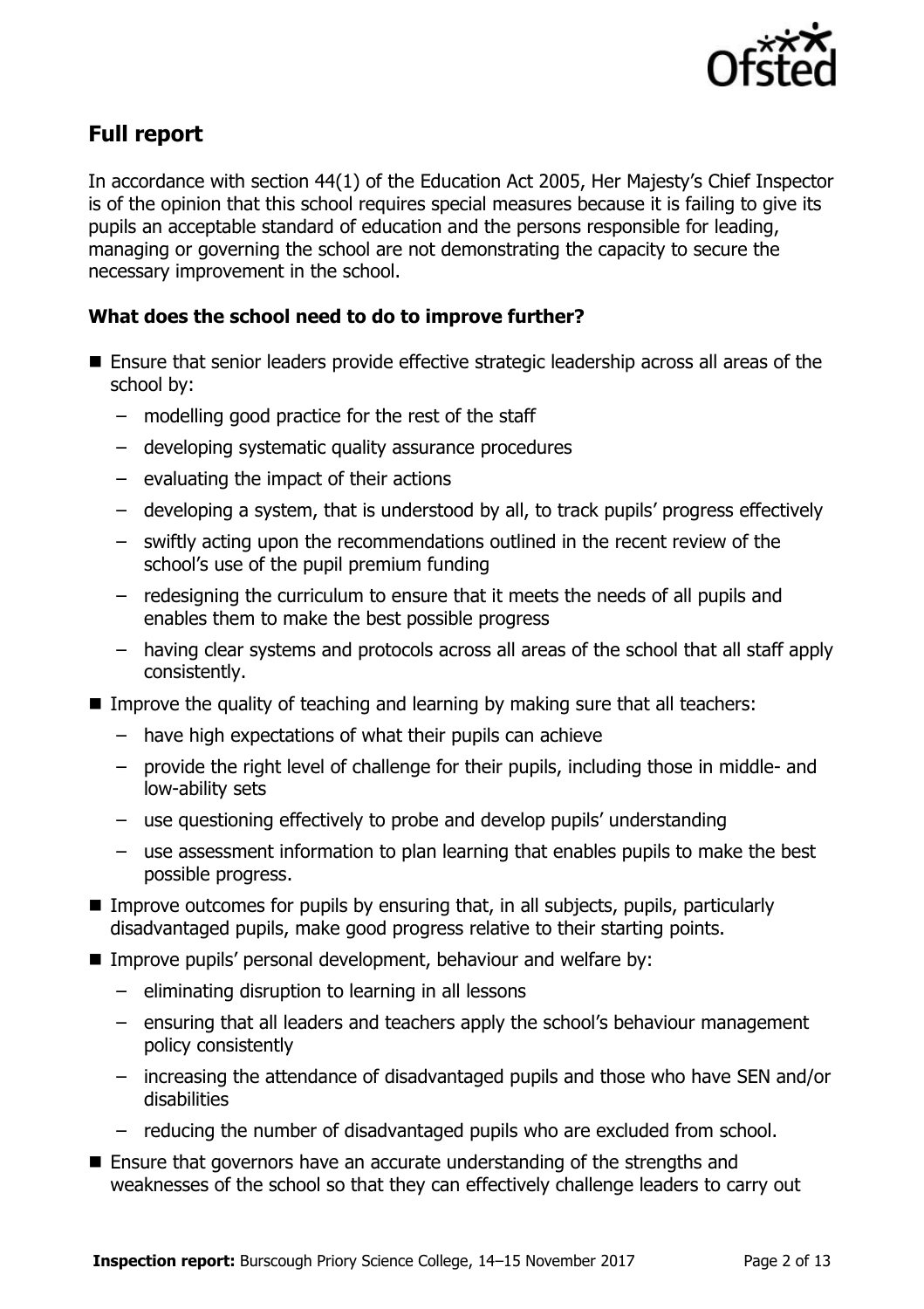

improvements.

An external review of governance should be undertaken to assess how governors can improve their work.

The school may not appoint newly qualified teachers.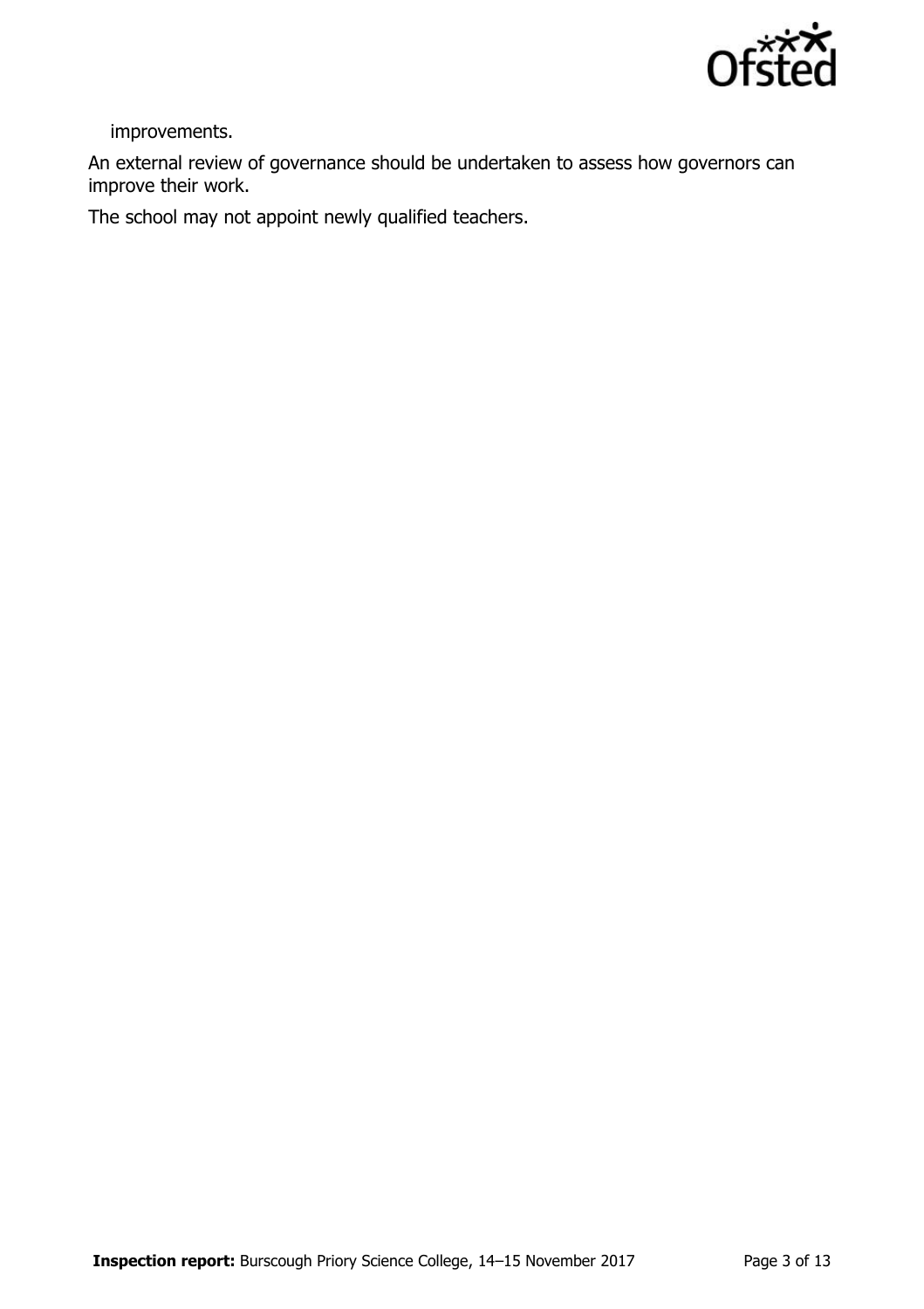

## **Inspection judgements**

### **Effectiveness of leadership and management Inadequate**

- Senior leaders, in all areas of the school, do not provide effective strategic leadership. This has a detrimental effect on the quality of work of middle leaders and classroom teachers. Staff do not benefit from strong, coherent leadership. The headteacher recognises that he has not been successful in making sure that his senior leadership team 'works proactively'.
- Systematic quality assurance procedures do not exist. Consequently, leaders do not have an accurate understanding of the strengths and weaknesses of the school. Their own evaluation of the school's performance bears little relation to the true picture. This means that the school's improvement plan is not fit for purpose. It does not provide a clear strategy for improvement as its starting point does not reflect the school's current position.
- Leaders do not routinely monitor and evaluate the impact of their actions. Consequently, they do not know whether what they are doing is having a positive impact on pupils' progress. This is particularly the case in relation to how they have spent the pupil premium funding in recent years. Leaders and governors have not used this money effectively to enable disadvantaged pupils to achieve their potential. In this school, disadvantaged pupils have low attendance, are excluded frequently and make much less progress than other pupils. At the time of the inspection, an external review of the school's use of the pupil premium funding had just taken place. The draft copy of the report was shared with the lead inspector. This thorough report provides clear recommendations for leaders to act upon with great urgency.
- Leaders and governors do not ensure that all staff are ambitious for all pupils. Leaders do not have high enough expectations of staff. As a result, staff do not have high enough expectations of all their pupils, particularly those who are disadvantaged.
- Leaders do not have a coherent system for tracking pupils' progress across all year groups and subjects. The leadership of this area is weak. Senior leaders do not know how middle leaders track and analyse pupils' performance. There is no systematic monitoring of the quality and accuracy of assessments across the school.
- Notices around the school refer to a core purpose: 'We all give our best'. There is no evidence that this has unified the school community. Senior leaders do not routinely model the good practice that they expect from their staff. While the majority of the responses to the staff online questionnaire were positive, there were some significant concerns expressed. Eleven of the 45 respondents do not feel that the school is well led and managed. Fifteen of them feel that leaders do not do enough to ensure that teachers are motivated and respected. Some staff expressed concerns about inconsistency and a lack of direction, passion and enthusiasm from senior leaders. Similar concerns were expressed by staff who spoke to inspectors. They feel that senior leaders are not visible or proactive enough. They feel that senior leaders do not give them enough support when problems arise.
- A very high number of parents took the time to respond in the free-text section of the online questionnaire. While many wrote to praise the school, over half of the responses were negative. Parents' concerns related to: a lack of confidence in the school's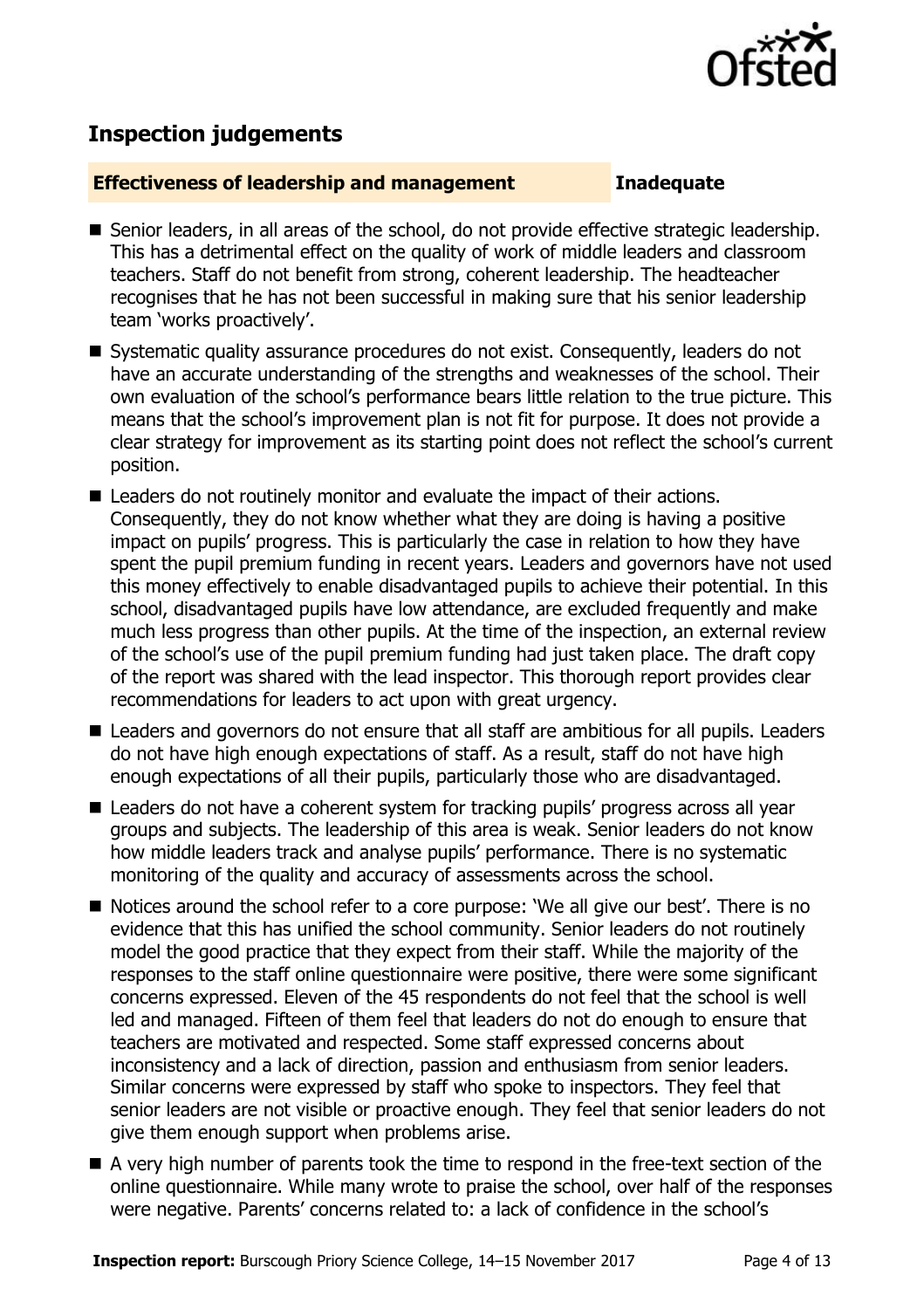

leadership; the headteacher not being visible or accessible enough; poor communication, particularly about their children's progress; variability in the quality of teaching; the number of supply teachers; and not enough support and challenge to enable their children to make good progress. Many of the positive comments were from parents of Year 7 pupils saying how well their children had settled and how happy they were in the school. There was also praise for the care that staff give to their children. Some parents commented on the academic success that their children had achieved at the school.

- The pupils' responses to the online questionnaire were also mixed. Of most concern is that only 12 of the 37 respondents said that they would recommend their school to others. This sentiment was shared by most of the pupils who spoke to inspectors.
- Leaders are not doing enough to address the wide variability in the quality of teaching. This significantly impairs the progress of pupils, particularly those who are disadvantaged. Pupils in top sets are more likely to benefit from good teaching than their peers in other sets.
- The senior leader who leads on teaching and learning is enthusiastic and staff are appreciative of her efforts to support them in this area. However, she has not had the necessary professional development to carry out this role effectively. Consequently, the strategic leadership of this area is weak. Quality assurance sits with middle leaders and there are major disparities between departments in how effectively this is done. More importantly, this means that senior leaders do not have an accurate understanding of the quality of teaching across the school and cannot effectively hold staff to account. Leaders do not use professional development well to improve teachers' classroom practice. There is no strategic plan for sharing good practice. It is therefore not appropriate for the school to appoint newly qualified teachers.
- The curriculum does not meet the needs of all pupils or enable them to make the best possible progress. The existing curriculum enables some of the most able pupils to attain a large number of good GCSE grades across a wide range of subjects. However, leaders have ignored the fact that this same curriculum has prevented some pupils from achieving well. Too many pupils take too many subjects with too little time allocated to cover the content thoroughly. Pupils do not have enough opportunities to develop their skills, knowledge and understanding to achieve success. Leaders now accept the flaws in the existing curriculum and intend to redesign it. However, leaders have not demonstrated the required urgency in doing this. Consequently, the school continues to fail many pupils, particularly those who are disadvantaged and who have low prior attainment.
- The school provides opportunities for pupils to be involved in extra-curricular physical education activities. Also, a significant proportion of pupils take up the opportunity to learn to play a musical instrument. Leaders accept that beyond this, there are few other enrichment opportunities for pupils outside of their lessons. A perception of some pupils and parents is that pupils in top sets have more access to trips and opportunities to learn outside of the classroom than their peers in other sets. Leaders do not focus enough on disadvantaged pupils when allocating places on enrichment activities. For example, on a recent key stage 3 trip to a university for a mathematics challenge day, only two of the 22 pupils were disadvantaged.
- The programmes of study for personal, social, health and economic (PSHE) education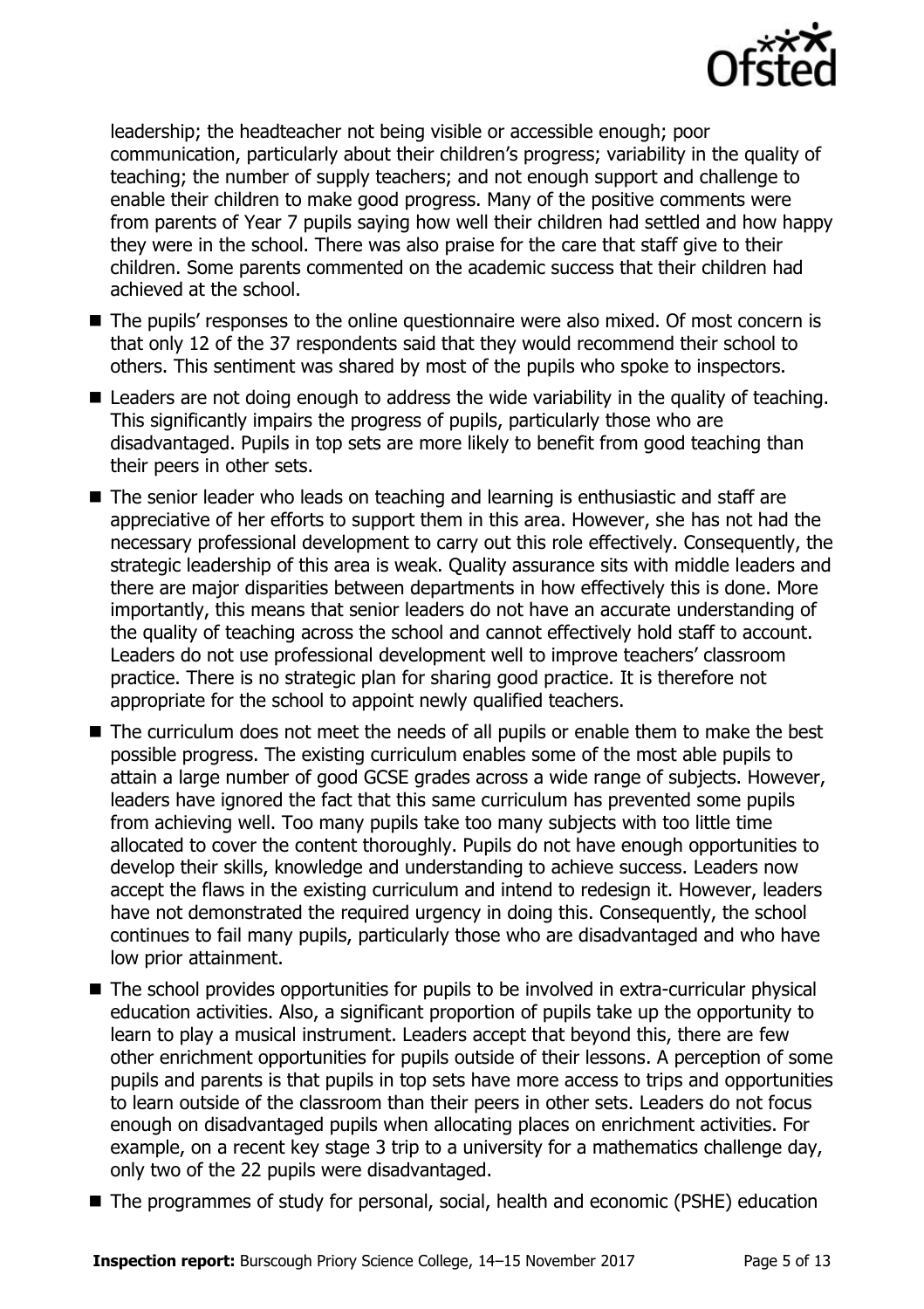

and citizenship are designed to prepare pupils for life in modern Britain. This area is also covered in the tutor programme. However, variability in the quality of teaching across the school means that the quality of the teaching of this programme during form time is inconsistent. Leaders admit that the audit of how effectively the curriculum contributes to pupils' spiritual, moral, social and cultural development is now out of date.

- There is a mixed picture in terms of whether leaders use the SEN funding effectively. Some parents are full of praise for the way that the school supports their children and meets their specific needs. However, other parents have the opposite view. Leaders do not monitor and evaluate the impact of any interventions put in place to help pupils to make better progress. Leaders do not systematically track the progress of these pupils so do not know how well they are doing.
- Leaders spend the Year 7 literacy and numeracy catch-up funding to provide one-toone support for pupils. They report that, in 2016–17, this helped pupils to improve their reading, writing and basic mathematical skills, but no evidence was provided to substantiate this.
- At the start of this academic year, the local authority implemented an intensive support package for the school. The local authority representative explained that this was because of the serious concerns that they had about the quality of leadership in the school and the impact that this was having on pupils' progress. The local authority had identified that the school was 'potentially vulnerable' a year ago. However, it does not appear that they realised the extent of the weaknesses in leadership.

### **Governance of the school**

- Governors do not have an accurate understanding of the strengths and weaknesses of the school. Consequently, they have not been able to hold leaders to account or do anything to halt the school's decline over recent years. They have not focused enough on challenging leaders to ensure that all pupils make good progress. They are aware of some of the reasons why the leadership of the school is weak but have not taken action to remedy the situation.
- Governors have failed in their responsibilities towards disadvantaged pupils. Governors have not held leaders to account for how they spend the pupil premium funding. In some instances, they have allowed school leaders to make excuses as to why these pupils have not achieved well.
- Governors have worked with the headteacher to establish the vision for the school. However, they admit that they have not been effective in unifying the whole-school community around this. They know that they have been too passive and have just accepted things, rather than challenging and asking probing questions.

### **Safeguarding**

- $\blacksquare$  The arrangements for safeguarding are effective.
- Leadership of this area is strong. The work that the school does to keep its pupils safe is of a very high standard.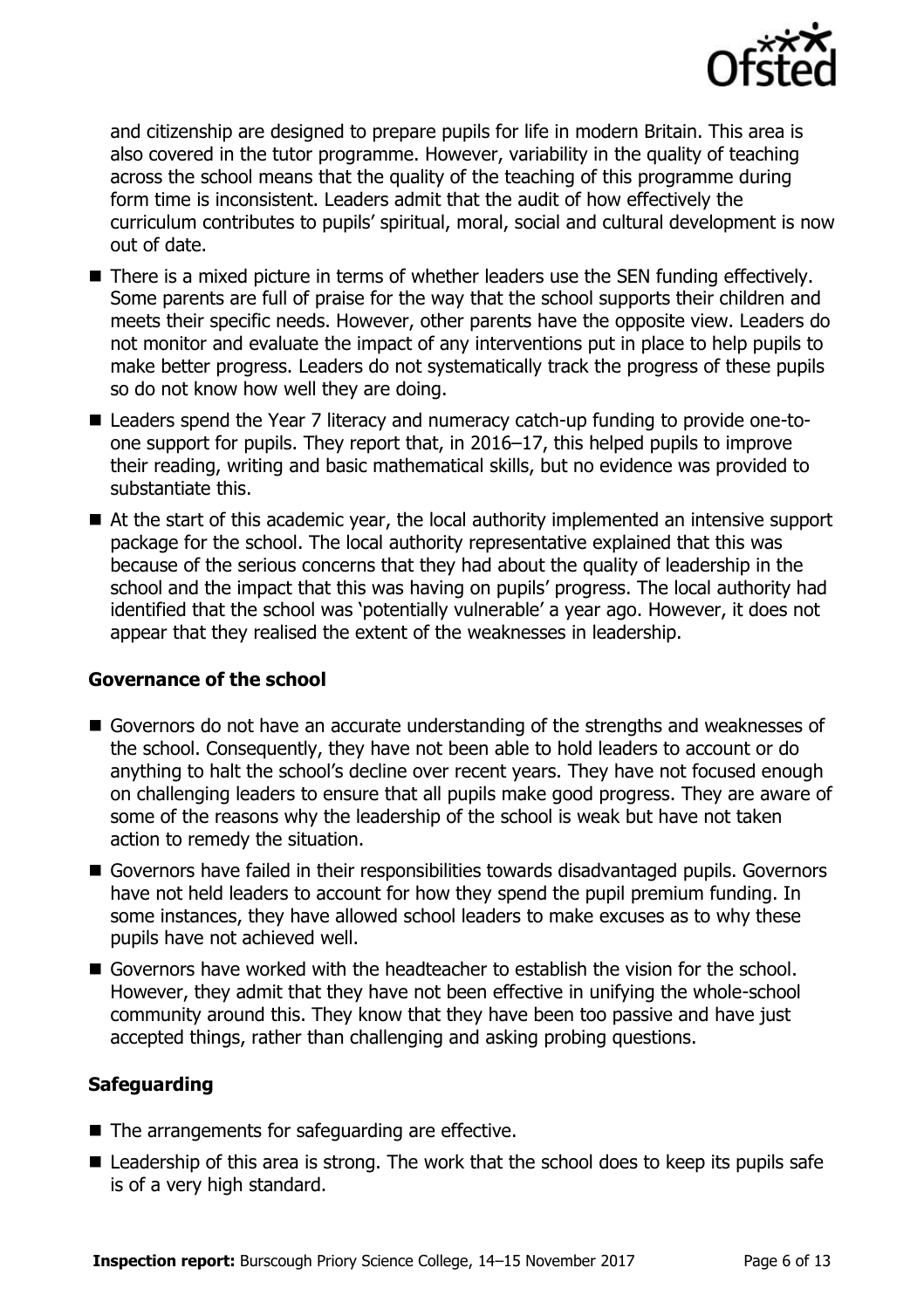

 All safeguarding arrangements are fit for purpose, including protocols and practices for record-keeping. Systems to ensure that only suitable people are recruited to work with pupils in the school are secure. Staff receive regular training on potential areas of risk for young people. They know what to do should they have any concerns about a pupil. Leaders engage effectively with parents on safeguarding issues.

### **Quality of teaching, learning and assessment Inadequate**

- In recent years, teaching has not enabled pupils, particularly those who are disadvantaged, to make good progress across a range of subjects.
- Teachers do not have high enough expectations of what their pupils can achieve. Again, this is particularly the case for disadvantaged pupils and those with low and middle prior attainment. This lack of challenge prevents many pupils from making the best possible progress.
- Lack of challenge is a particular concern in key stage 3 where teachers do not have a strong enough grasp of pupils' prior learning or starting points. This prevents pupils from continuing the good progress that they have made in primary school. They also lose their enthusiasm for learning.
- Teachers do not use questioning well enough to encourage pupils to think and explain their answers. Too often questioning remains at a basic level and is not used to probe and develop pupils' understanding.
- Teachers do not use assessment information effectively to plan learning that will enable pupils to make rapid progress. This situation is exacerbated by the lack of a whole-school system for tracking pupils' progress across all subjects. Senior leaders are not able to provide classroom teachers with accurate assessment information about their pupils.
- Many pupils have their learning disrupted because teachers do not use the behaviour management system consistently. This is particularly the case in middle- and low-ability sets where the poor behaviour of some pupils has a detrimental effect on the progress of others.
- Some pupils have little chance of benefiting from consistently high-quality teaching when they are taught so often by supply teachers. This means that there is little continuity in their learning, which affects their progress.
- There is wide variability in the quality of teaching across the school. Pupils in top sets are more likely to experience better teaching and less disruption to their learning. Senior leaders have not ensured that disadvantaged pupils are not disadvantaged even further by setting decisions made by middle leaders. This is particularly the case in mathematics where disadvantaged pupils make up only a very small proportion of those in top sets.
- Senior leaders do not have a whole-school marking policy, instead they allow middle leaders to decide how pupils receive feedback. This means that some pupils benefit more than others in terms of the quality and usefulness of the feedback that they receive. A scrutiny of pupils' books showed that, once again, it is often disadvantaged pupils who are losing out in this area.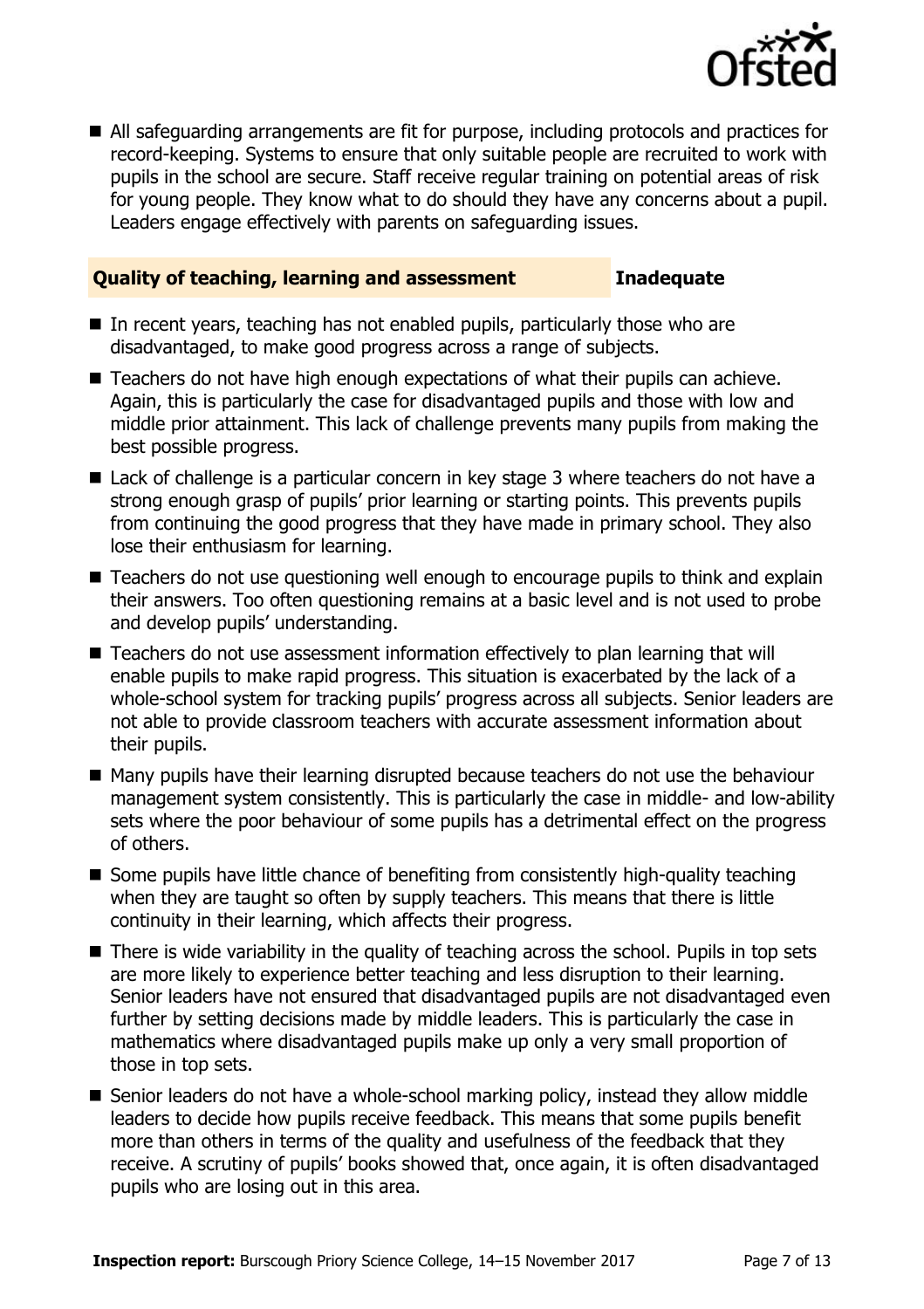

### **Personal development, behaviour and welfare Inadequate**

### **Personal development and welfare**

- The school's work to promote pupils' personal development and welfare requires improvement.
- **Pupils who spoke to inspectors say that bullying is rare and that when it does happen** staff deal with it effectively. However, this view is not shared by 13 of the 37 pupils who responded to the online questionnaire. They feel that staff are not effective in resolving bullying issues. Nearly a quarter of the 116 parents who responded to Parent View also feel that the school does not deal effectively with bullying.
- Pupils are confident and articulate but not enough of them understand how to be successful learners. Pupils' attitudes to learning vary considerably. Teachers do not routinely encourage pupils to develop their own resilience.
- Careers education is delivered through the PSHE programme. The school also works with an external careers service to provide information, education, advice and guidance, particularly to pupils who have SEN and/or disabilities and disadvantaged pupils. However, nearly half of the respondents to the pupils' online questionnaire say that they have either had little or no information about their next steps. They would particularly welcome more help when applying to college.
- Staff know and care for their pupils extremely well, particularly those pupils who are vulnerable. Pupils particularly value the support that they receive from staff in the 'ECM' centre. Inspection evidence indicates that the school is a safe place where pupils are comfortable being themselves, including those who are lesbian, gay, bisexual or transgender.
- Leaders regularly check on the personal development, behaviour, welfare and attendance of those pupils attending alternative provision.

### **Behaviour**

- $\blacksquare$  The behaviour of pupils is inadequate.
- Leaders have no strategic plan to bring about sustained improvement in the attendance of disadvantaged pupils and those who have SEN and/or disabilities. The overall and persistent absence figures for these groups of pupils are worse than they were this time last year. Ensuring that these pupils attend school regularly is not a high enough priority for leaders.
- When disadvantaged pupils do attend school, they are far more likely than their peers to be excluded. Already this term, 19 pupils have had at least one fixed-term exclusion and 10 of these are disadvantaged pupils. Leaders were unable to share with inspectors what they are doing to respond to this very worrying situation. Again, leaders do not have a strategic plan to reduce the number of disadvantaged pupils who are being excluded from school.
- Leaders do not ensure that all teachers are using the behaviour management system consistently. Many teachers do not follow the policy and consequently in too many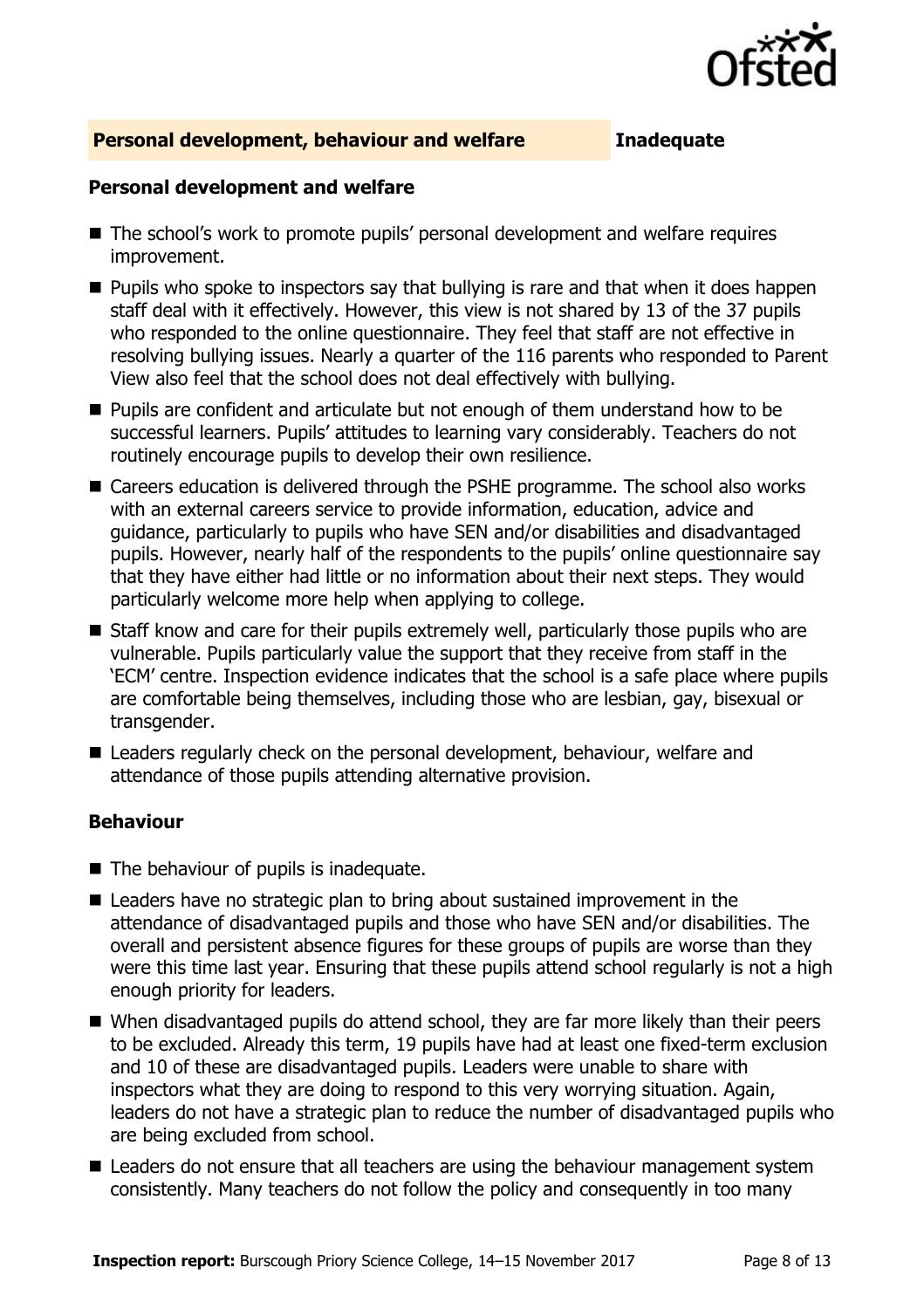

lessons pupils' learning is disrupted by poor behaviour. This is more prevalent in lowand middle-ability sets. Some pupils do not take pride in their work. A scrutiny of pupils' books shows that too often teachers do not challenge poor presentation or work that is rushed or unfinished.

**Pupils are generally polite and friendly and behave well around the school. During** breaks and lunchtimes, their behaviour is mature and calm. They socialise well and show respect to each other.

### **Outcomes for pupils Inadequate**

- $\blacksquare$  During the time that they spend in school, pupils do not make the progress of which they are capable from their starting points. Over recent years, pupils' attainment has been broadly in line with national averages. However, since many of the pupils have high prior attainment this does not represent good progress.
- Leaders admit that they have been far too focused on pupils' attainment rather than their progress. This has created a culture of complacency rather than high aspirations for all. The very limited information that senior leaders have about current pupils' performance still relates to attainment. This information is for Years 10 and 11 only and states how many are 'on track' to achieve good GCSE grades in English, mathematics and five other subjects. These headline figures show that the number of Year 11 disadvantaged pupils who are 'on track' is much lower than that of other pupils. This is also the case for pupils who have SEN and/or disabilities and pupils with low prior attainment.
- Senior leaders were unable to share any other information with inspectors about the progress that pupils are making in year groups and subjects across the school. This means that leaders are not able to identify where pupils are falling behind or take action to help them to improve their progress.
- The senior leader responsible for assessment has devised a very complex target setting and tracking system. The system is not fit for purpose and is not understood by all staff and pupils. It therefore cannot be used to raise standards across the school or motivate individual pupils to reach aspirational targets.
- Weak strategic leadership of assessment has had a particularly detrimental effect on disadvantaged pupils over recent years and continues to do so. Disadvantaged pupils do not achieve as well as others nationally or their peers in the school. The impact of leaders' actions to address the underachievement of these pupils has been negligible.
- In mathematics, in 2017, pupils' rate of progress was slightly above the national average. Of great concern, however, is that disadvantaged pupils in this subject made extremely poor progress, significantly below the national average. Pupils did not make good progress in English in 2017. Senior leaders believe that issues relating to staff absence and leadership capacity in the English department were the reasons for this.
- While some of the most able pupils have attained a range of good GCSE grades in recent years, leaders recognise that not enough have achieved the top grades. This is because too many teachers do not have high enough expectations of their pupils. They do not stretch and challenge pupils to reach the highest standards. A lack of relevant professional development means that teachers do not necessarily know how to teach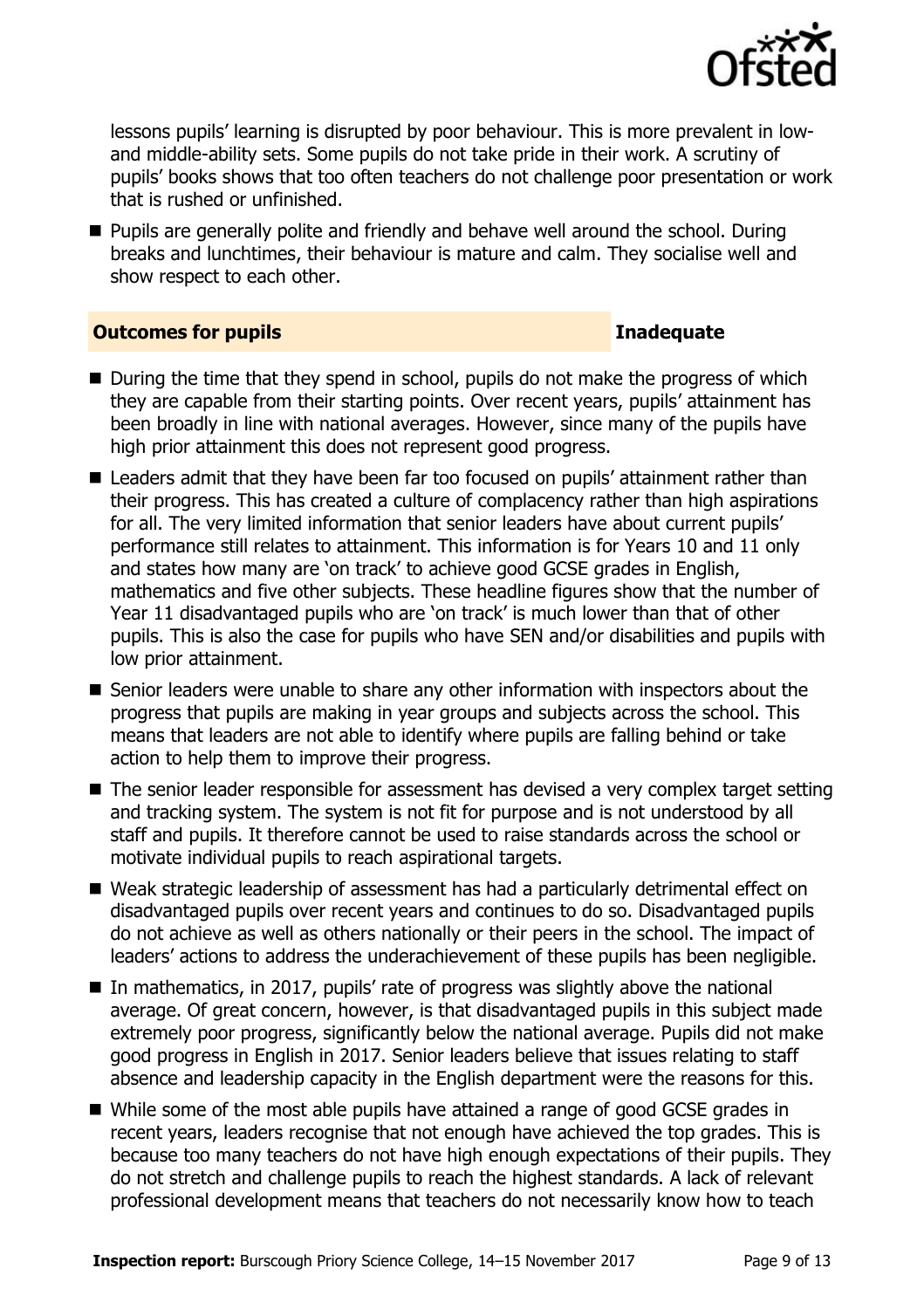

their pupils to achieve the top grades in the new, more demanding examinations.

- Observations of learning and scrutiny of pupils' work show that many pupils, of all abilities, currently do not make good enough progress. This is because they do not benefit from consistently high-quality teaching.
- Leaders ensure that the small number of pupils who attend alternative provision study appropriate courses. They also monitor the progress that these pupils make.
- In 2017, 98% of Year 11 pupils progressed to further education, training or employment. Despite the concerns that some pupils have about the quality of careers education, this indicates that in their final year at school, pupils receive some helpful advice and guidance in this area.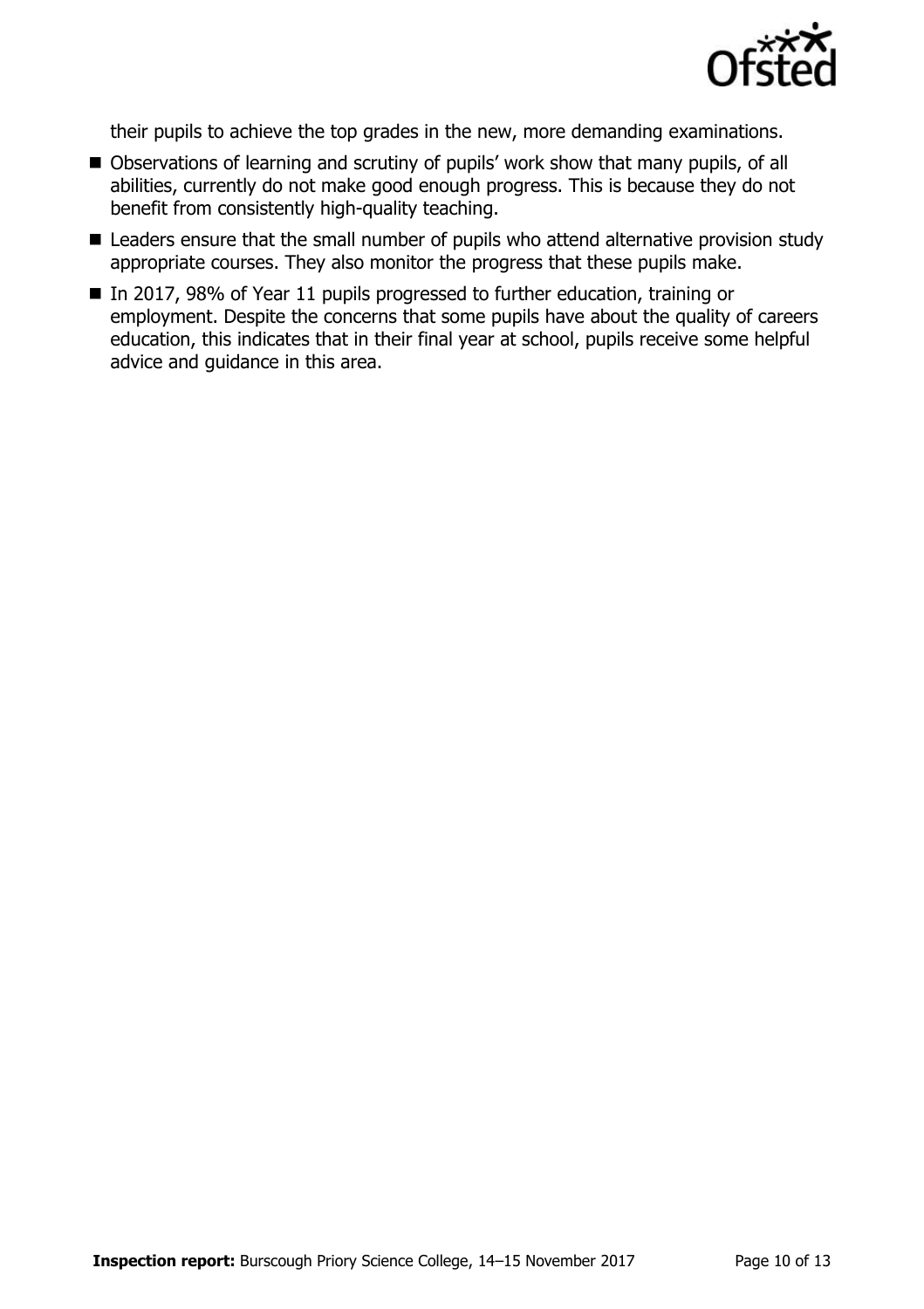

# **School details**

| Unique reference number | 119746     |
|-------------------------|------------|
| Local authority         | Lancashire |
| Inspection number       | 10043209   |

This inspection of the school was carried out under section 5 of the Education Act 2005.

| Type of school                      | Secondary                   |
|-------------------------------------|-----------------------------|
| School category                     | Maintained                  |
| Age range of pupils                 | 11 to 16                    |
| <b>Gender of pupils</b>             | Mixed                       |
| Number of pupils on the school roll | 701                         |
| Appropriate authority               | The governing body          |
| Chair                               | Andy Brocken                |
| <b>Headteacher</b>                  | <b>Graham Clarke</b>        |
| Telephone number                    | 01704 893 259               |
| <b>Website</b>                      | www.prioryhigh.lancs.sch.uk |
| <b>Email address</b>                | support@bpsc.co.uk          |
| Date of previous inspection         | 10-11 October 2012          |

### **Information about this school**

- The school meets requirements on the publication of specified information on its website.
- This school is smaller than the average-sized school.
- The proportion of disadvantaged pupils is below the national average.
- Most pupils are of White British heritage.
- A very small number of pupils either attend alternative provision at Acorns (a pupil referral unit) or are home educated.
- In 2016, the school met the government's floor standards. The floor standards set the minimum expectations for progress and attainment at key stage 4.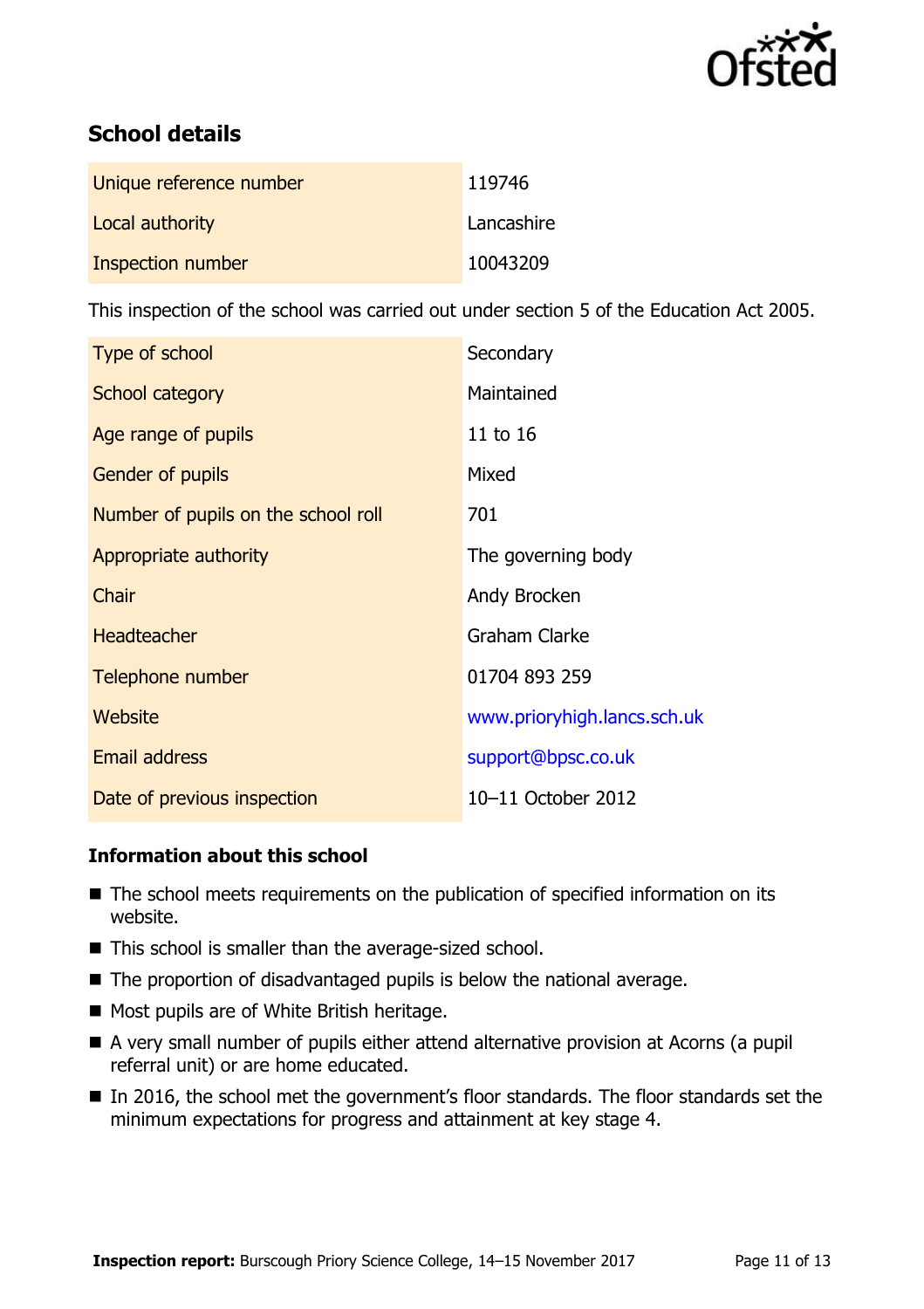

## **Information about this inspection**

- **Inspectors observed teaching and learning in lessons across a range of subjects,** including joint observations with senior leaders. Inspectors carried out a work scrutiny with senior leaders.
- **I** Inspectors met with three groups of pupils. They also talked with others informally during breaks and lunchtimes. Discussions were held with staff, including senior and middle leaders and classroom teachers. A meeting was held with the chair and two other members of the governing body. The lead inspector also met with a representative of the local authority and a national leader of education who had carried out the recent pupil premium review.
- Inspectors took account of the 116 responses to Ofsted's online 'Parent View' survey, and the 75 free-text responses. Inspectors also took into consideration information from a small group of individual parents who made contact with Ofsted during the inspection.
- **Inspectors took into account the 37 responses to the online pupil questionnaire and the** 45 responses to the online staff questionnaire.
- Inspectors scrutinised a range of documents. These included the school's selfevaluation and development plan, information about the school's performance and a selection of policies, including those relating to safeguarding.

### **Inspection team**

| Anne Seneviratne, lead inspector | Her Majesty's Inspector |
|----------------------------------|-------------------------|
| <b>Vicky Atherton</b>            | Ofsted Inspector        |
| <b>Alyson Middlemass</b>         | Ofsted Inspector        |
| Fiona Burke-Jackson              | Ofsted Inspector        |